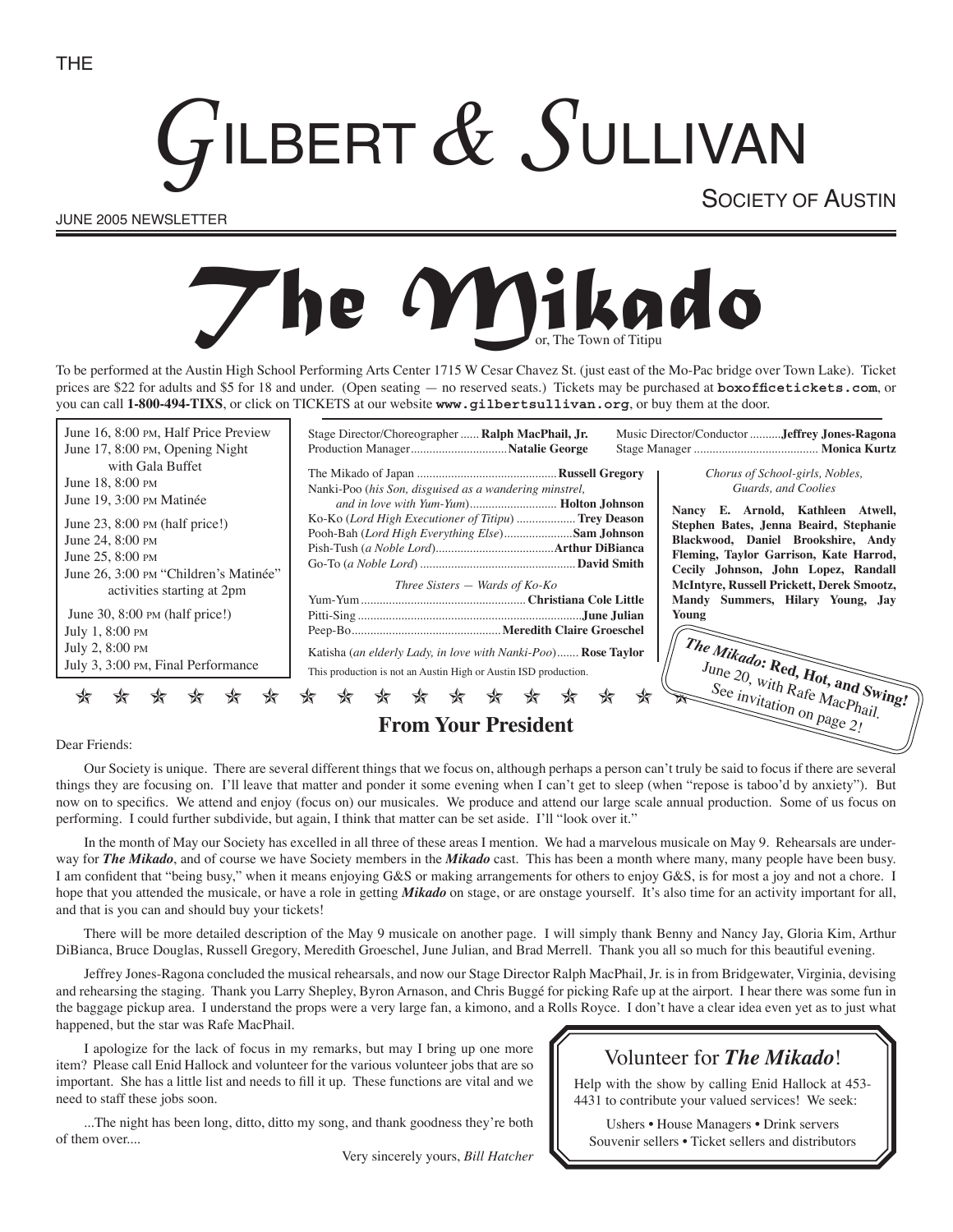# **Last Musicale**

*Reba Gillman*

What! Another Musicale? It's almost like old times when we enjoyed 10 Musicales a year. Recently we have cut back because we ran short on talent to organize the Musicales. But this month Brad Merrell was free to plan another enchanted evening. Thank you, Brad! (He's really good at it! And Benny and Nancy Jay's house is a perfect spot.)

With Lord High Pianist Gloria Kim and six other performers, we gathered 31 happy listeners at 7:30 pm on Monday, May 9, 2005. President Bill Hatcher greeted us, and thanked the Jays for their hospitality. He told us we could now order tickets for *The Mikado* by calling 1-800-494-TIXS, or going to our website (www.gilbertsu llivan.org) and clicking on TICKETS. He urged that we make a modest contribution to the Society by registering our Randall's cards in their Good Neighbor Program (see box in this Newsletter).

Works selected by the performers made up the first half of the program. Meredith Groeschel asked for a volunteer to stand in as Eisenstein while she sang "The Laughing Song" from *Die Fledermaus* by Johann Strauss; Byron Arnason came forward diffidently, but soon enjoyed himself thoroughly as Meredith played up to him throughout the song. Byron explained that he had no choice – "Rafe MacPhail has nominated me The Slave of Duty!" Brad Merrell sang "Lensky's Aria" from *Eugene Onegin* by Tchaikovsky (in Russian!); Bruce Douglas sang "Pardon, Madame" from *Viktoria and her Hussar* by Paul Abraham; June Julian sang "My Man's Gone Now" from *Porgy and Bess* by George Gershwin; Meredith and June sang "Sous le dôme épais" (The Flower Duet) from *Lakmé* by Leo Delibes; Russell Gregory sang "The Warthog" by Donald Swann; and finally Gloria Kim played "Estampes: I. Pagodes" by Debussy.

After a break, Reba explained that we were welcoming back an old friend, Bruce Douglas, who sang with us years ago. He played Edwin in *Trial by Jury* in 1980, and Marco in *The Gondoliers* in 1983. He is also now Brad's voice teacher. Bill asked for the introduction of guests. Byron had four: Clarice Gaines, attending for the first time; Pat Hobbs, who has become a member and her daughter Bonnie Turpin, and Bonnie's friend Blake Andrews. Paula Tyler introduced a young friend, Sergey Tsalkov, from Russia, who will be going to study at Harvey Mudd College in California. Brad nervously inquired about his Russian, and was reassured by Sergey.

Then into the music of Gilbert and Sullivan. Arthur DiBianca told us he wanted to sing the famous "Nightmare Song" from *Iolanthe* at a slightly slower tempo than usual, in order to make sure that people really heard the words. "They're too good to miss." The words were all clear, but they still went by pretty fast. Next came the quintet from **The Sorcerer**, "I rejoice that it's decided" sung by all but Bruce; then a duet from *Patience*, "Prithee, pretty maiden" sung by Meredith and Arthur; a trio from *The Yeomen of the Guard*, "A man who would woo a fair maid" sung by Meredith, June, and Brad; "The battle's roar is over" from *Ruddigore*, sung by June and Brad; and finally the quintet from *The Gondoliers*, "Try we life-long," sung by all but Brad. This contains the charming words "Life's perhaps the only riddle that we shrink from giving up."

Music was handed out, Russell sang the Pirate King's lead-in, and we all stood to sing "Hail Poetry!" from *Pirates*. We finished off as usual with "Now to the banquet we press" from *The Sorcerer* (without music — we did pretty well!) All adjourned to the kitchen where the goodies were laid out, to munch and chat. Many thanks to the Jays, and to Gloria Kim, a first class pianist.

You are invited to an encore presentation of

*The Mikado***: Red, Hot, and Swing!** by Rafe MacPhail 7:30 PM Monday June 20, 2005 Howson Hall — First Unitarian Universalist Church of Austin 4700 Grover Ave. FREE (donations accepted at the door) Members, please bring munchies



Byron Arnason, Rafe MacPhail, Chris Buggé, the fan, & the Rolls — May 17, 2005

#### **Welcome to Rafe, our Stage Director**

*Reba Gillman*

When Rafe MacPhail flew into Austin Bergstrom Airport on Tuesday, May  $17<sup>th</sup>$  he expected to be met and driven to his Austin residence by Larry Shepley. He did not expect that Lord High Enthusiast Byron Arnason and former Board member Chris Buggé would also be on hand to greet him with fanfare. Unfortunately I could not be there, but I have it on good authority that Chris showed up carrying a very large Asian fan and wearing a kimono, having parked his baby blue 1935 Rolls Royce. As Byron reports, Chris didn't miss a single G&S sales opportunity and didn't allow any sense of shyness or ego to get in the way. "He grabbed an Asian looking guy next to the baggage conveyer and asked him if the script on his (Chris's) 4 foot fan was Chinese or Japanese. The fellow said he was Korean and the script looked Chinese to him. Chris looked him straight in the eyes and told him to come to **The Mikado** — Chris is MY kind of salesman!"

At 5:30 PM several of us gathered for dinner with Rafe at the Buffet Palace on Anderson Lane — one of his favorite eating spots. Chris was there with his three boys, Larry and Len and I completed the party. After that Rafe went on to his scheduled first rehearsal (don't waste a moment!) at Westminster Manor. Byron reports that he was thrilled to be able to join the rehearsal, and that Rafe had him stand in for Pooh-Bah while the three little maids made fun of him under Rafe's skilled direction and practiced their fan technique — "repeat and repeat and repeat until the reality matched the perfect image in Rafe's brain!"

Rafe expressed pleasure at being back in Austin, and it must be said that the efforts of many people went into this accomplishment. The Gillmans contributed Frequent Flyer miles to pay for Rafe and Alice's air fare; Rafe is living in the garage apartment of Jim and Sue Caldwell; he is using the cell phone provided by Bill Hatcher, and driving the car lent by Chris. The reward is the pleasure of his presence, and I'm sure many other G&S aficionados feel the same, and will let Rafe know.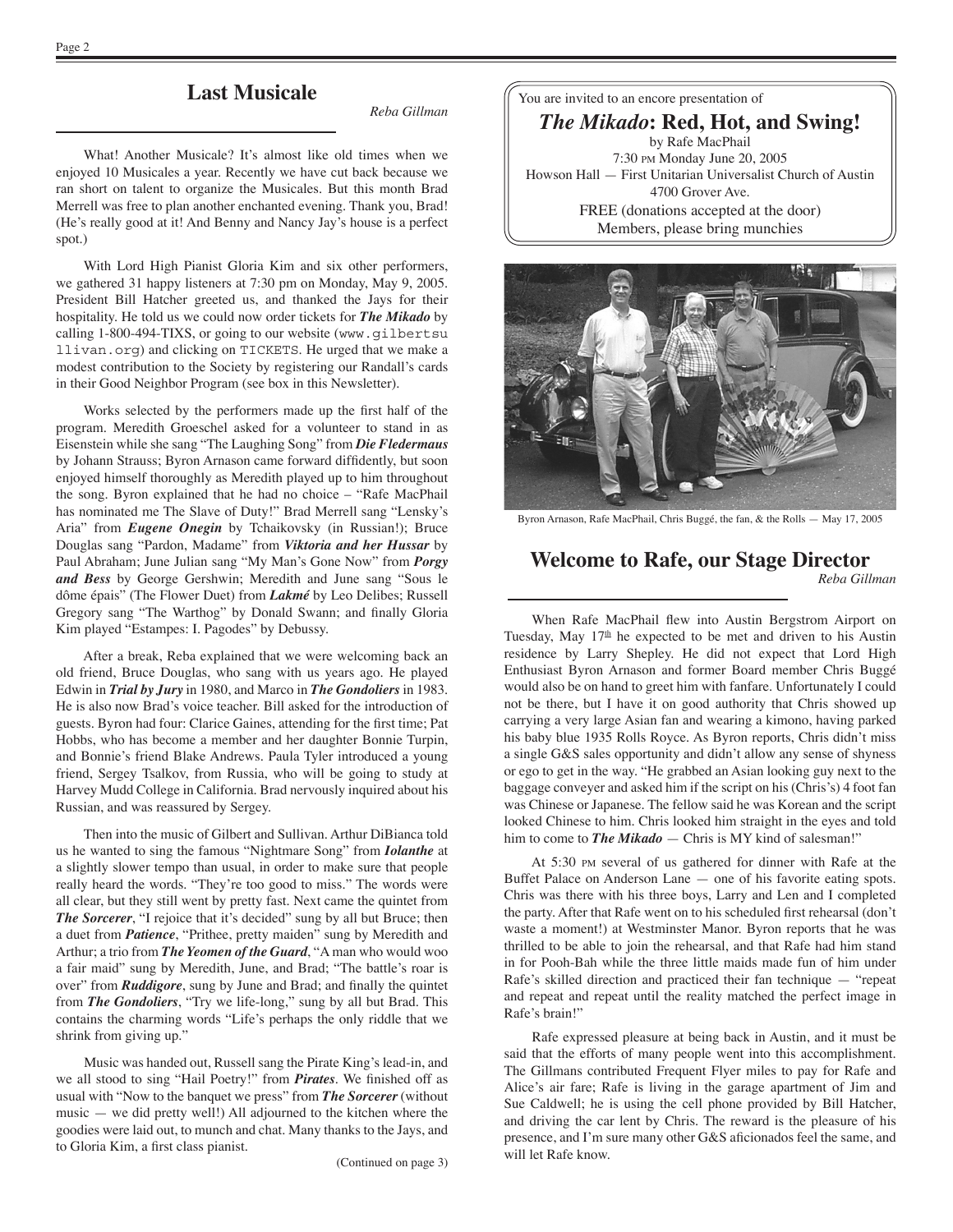#### (Continued from page 2)

Those present were: Byron Arnason with Pat Hobbs, Bonnie Turpin, Blake Andrews & Clarice Gaines; Chris Buggé, Lucian Chimene, Ann Coltman, Len & Reba Gillman, Kay Gregory, Bill & Nan Hatcher with Lauren, Matt Julian, Richard & Julia Lary, Nancy McQueen, Laura Merrell, Marcus Merrell, Dan Merrell with Cheryl Cordell, Barbara Polomé & Milt Weiss, Martha Schumacher, Steve & Eve Schwartzman, Larry Shepley, Jean Smootz, Paula Tyler with Sergey Tsalkov, David Wieckowski, and Theresa Wilson. The performers were Gloria Kim at the piano, Arthur Di Bianca – Baritone, Bruce Douglas – Tenor, Russell Gregory – Bass, Meredith Groeschel – Soprano, June Jillian – Soprano, and Brad Merrell – Tenor.

## **Randall's/Tom Thumb Good Neighbor Program**

Please register your Randall's Remarkable Card —Randall's will donate 1% of your bill to us (and up to two other charitable groups, if you wish). To register, visit the customer service counter and use our name and number:

#### **Gilbert and Sullivan Society 10090**

This is an easy and cost-free (to you!) way to help us out.

\* \* \* \* \* \* \* \*

#### **G&S Videos, DVDs, CDs & Memorabilia**

Call our office or write us to order our delightful merchandise: T-shirts, librettos, DVDs, CDs, and videos; all at reasonable prices. Phone 472-4772.

#### **Member of the Month**

All dues-paying members are eligible to be our "Member of the Month" (who is randomly selected). The Member of the Month is entitled to receive a CD of our 1998 *Mikado*. The Member of the Month for April is:

### Robert C. Sharron

Congratulations! Please call our office (472-4772) to let us know where we should send your CD.

# Contributors to *The Mikado* 2005

Underwriters: **Chris Buggé • Lawrence Shepley • Jean & Ed Smootz • Michael & Libby Weed.** Contributers: **Anonymous • Richard & Jennifer Arndt • Ken & Emily Ashworth • Mr. & Mrs. John C. Besperka • Larry & Becky Brenner • Chris Bugge • John Dailey • Marion DeFord • Betty B. Evans • Charlotte & William Flynn • Len & Reba Gillman • Loel Graber • Russell Gregory • William P. & Naomi Haight • Bruce & Enid Hallock • Betty R. Hatcher • James A. Hitt • Karen & Bob King • Edward Kluth • George & Nancy McQueen • James S. Moore • Mr. & Mrs. James Plugge • Prudential Foundation Matching Gifts • Charles & Diane Radin • James Robinson • Dorothy A. Rutishauser • Lawrence Shepley • Jean & Ed Smootz • Earl R. Hunt & Susan C. Spruance • Still Water Foundation, Inc. • Jean Tolman • Paula Tyler • Bill & Mary Weaver • Michael & Libby Weed • Westminster Manor • Eve & John Williams • John & Betty Wood.** We wish to thank especially the following individuals for their continuing support: **Byron Arnason • Marion DeFord • Russell Gregory • Andrew, Enid, & Gary Hallock • Kristine M. Olson • Allen Lawshae • Barbara Lee • Randall McIntyre • Rosemary Russell-Vines • Cynthia Ryan & Valerie Ryan in memory of James C. Ryan • Katharine Shields • Patricia Spurr • Rose Taylor • Steve & Louise Weinberg.**



*The Gondoliers* is funded in part by the City of Austin under the auspices of the Austin Arts Commission and supported by a grant from the Texas Commission on the Arts.



# Membership Form

We encourage you to join our Society. If you are a member, please check your membership renewal date on the top of the mailing label. If expired or near expiration, your membership needs to be updated! To correct your address, renew your membership, or become a member, complete this form, and mail it to us at:

The Gilbert & Sullivan Society of Austin P.O. Box 684542 Austin, Texas 78768–4542 Phone: 472-4772 (472-GSSA)

Name (as you want it to appear) \_\_\_\_\_\_\_\_\_\_\_\_\_\_\_\_\_\_\_\_\_\_\_\_\_\_\_\_\_\_\_\_\_\_\_\_\_\_\_\_

Phone (Day) \_\_\_\_\_\_\_\_\_\_\_\_\_\_\_\_\_\_\_\_\_\_\_\_\_(Night)\_\_\_\_\_\_\_\_\_\_\_\_\_\_\_\_\_\_\_\_\_\_\_\_

Address

City, State, ZIP \_\_\_\_\_\_\_\_\_\_\_\_\_\_\_\_\_\_\_\_\_\_\_\_\_\_\_\_\_\_\_\_\_\_\_\_\_\_\_\_\_\_\_\_\_\_\_\_\_\_\_\_\_

E-mail address \_\_\_\_\_\_\_\_\_\_\_\_\_\_\_\_\_\_\_\_\_\_\_\_\_\_\_\_\_\_\_\_\_\_\_\_\_\_\_\_\_\_\_\_\_\_\_\_\_\_\_\_\_

What company do you work for?

Please check a membership category. Membership benefits include our Newsletter and 10% discount on tickets.

 $\Box$  Individual: \$20 or more

 $\overline{\Box}$  Family/Group: \$30 or more

 $\Box$  Donation only (no membership)

 $\Box$  I'm interested in volunteering.

Please consider becoming a member at one of the following **Donor Levels**: **Patron** (\$50-\$99), **Grand Duke or Duchess** (\$100- \$249); **Major-General** (\$250-\$499); **Pooh-Bah** (\$500-\$999); **Pirate King** (\$1000-\$2499); **Savoyard** (\$2500 & up). Donor members receive additional benefits. Please call our office or visit our website (www.gilbertsullivan.org) for further information.